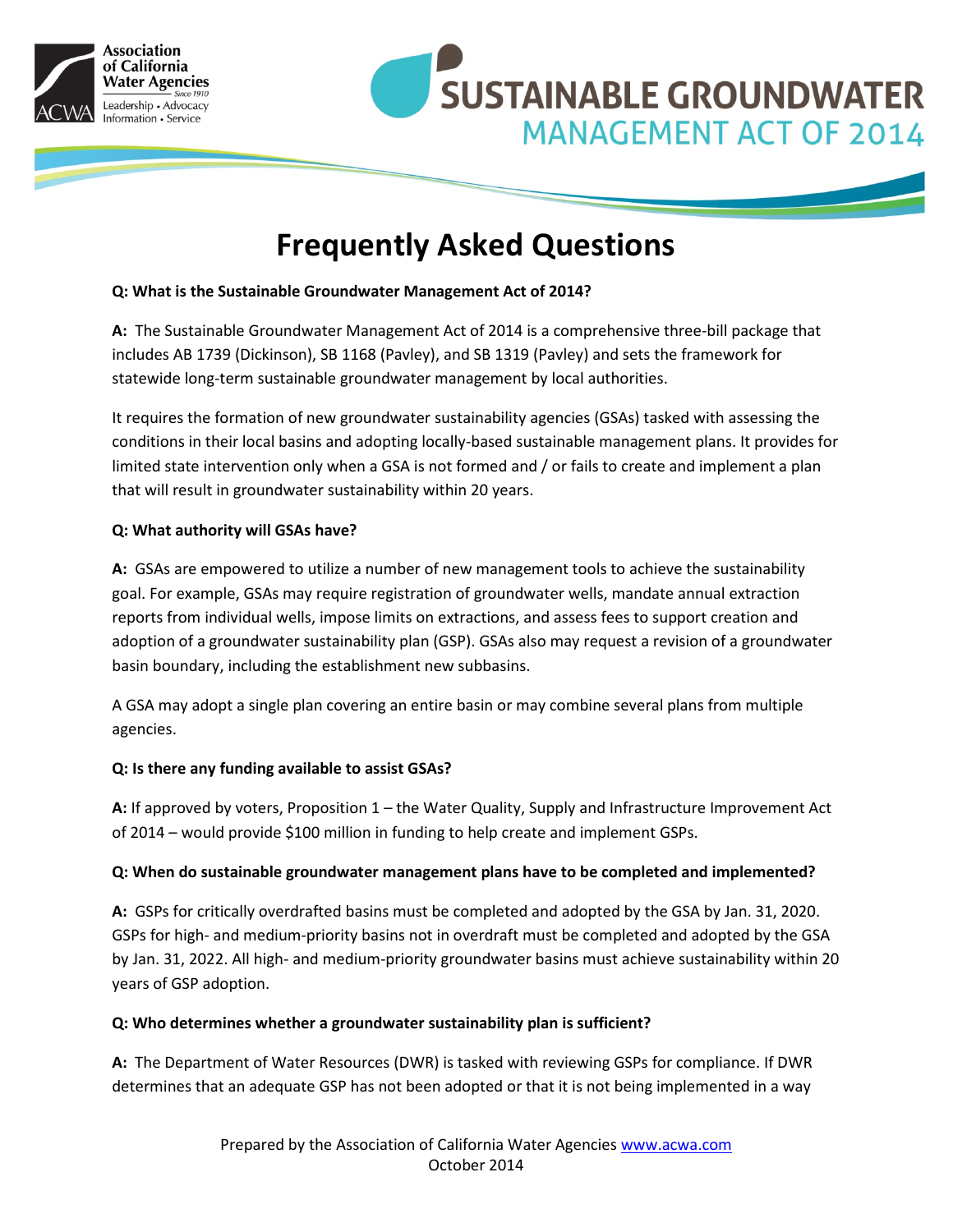that will achieve sustainability within 20 years, then the State Water Resources Control Board may designate the basin "probationary."

After receiving notice from the State Board, local authorities will have 180 days to address GSP deficiencies. If the plan is brought into compliance the state will remove the "probationary" designation and will have no further authority to intervene.

If the deficiencies are not addressed by the GSA, the State Board is authorized to create an interim plan that would remain in effect only until the GSA could assume responsibility with a compliant plan that will achieve sustainability.

# **Q: What does sustainable groundwater management mean?**

**A:** The aim of the legislation is to have groundwater basins managed within the sustainable yield of each basin. The legislation defines "sustainable groundwater management" as the management and use of groundwater in a manner that can be maintained during the planning and implementation horizon without causing undesirable results, which are defined as any of the following effects:

- Chronic lowering of groundwater levels (not including overdraft during a drought, if a basin is otherwise managed)
- Significant and unreasonable reductions in groundwater storage
- Significant and unreasonable seawater intrusion
- Significant and unreasonable degradation of water quality
- Significant and unreasonable land subsidence
- Surface water depletions that have significant and unreasonable adverse impacts on beneficial uses

# **Q: Isn't this basically a state takeover of groundwater?**

**A:** No. At its core, the legislation provides a framework for the improved management of groundwater supplies by local authorities. In fact, it provides protection *against* state intervention, provided that local agencies develop and implement groundwater sustainability plans as required by the legislation. Significantly, the legislation provides tools and authorities some agencies have previously lacked to manage for sustainability. In addition, it provides substantial time (20 years from the time a GSP is adopted) to take the actions necessary to achieve sustainability.

# **Q: Does this legislation take away the ability of growers to pump groundwater if the current drought continues?**

**A:** No. The legislation will not affect the ability of local water managers and water users to get through the current drought. The legislation allows local managers time to get on the path of sustainability. It recognizes that implementation of local groundwater sustainability plans may take up to 20 years.